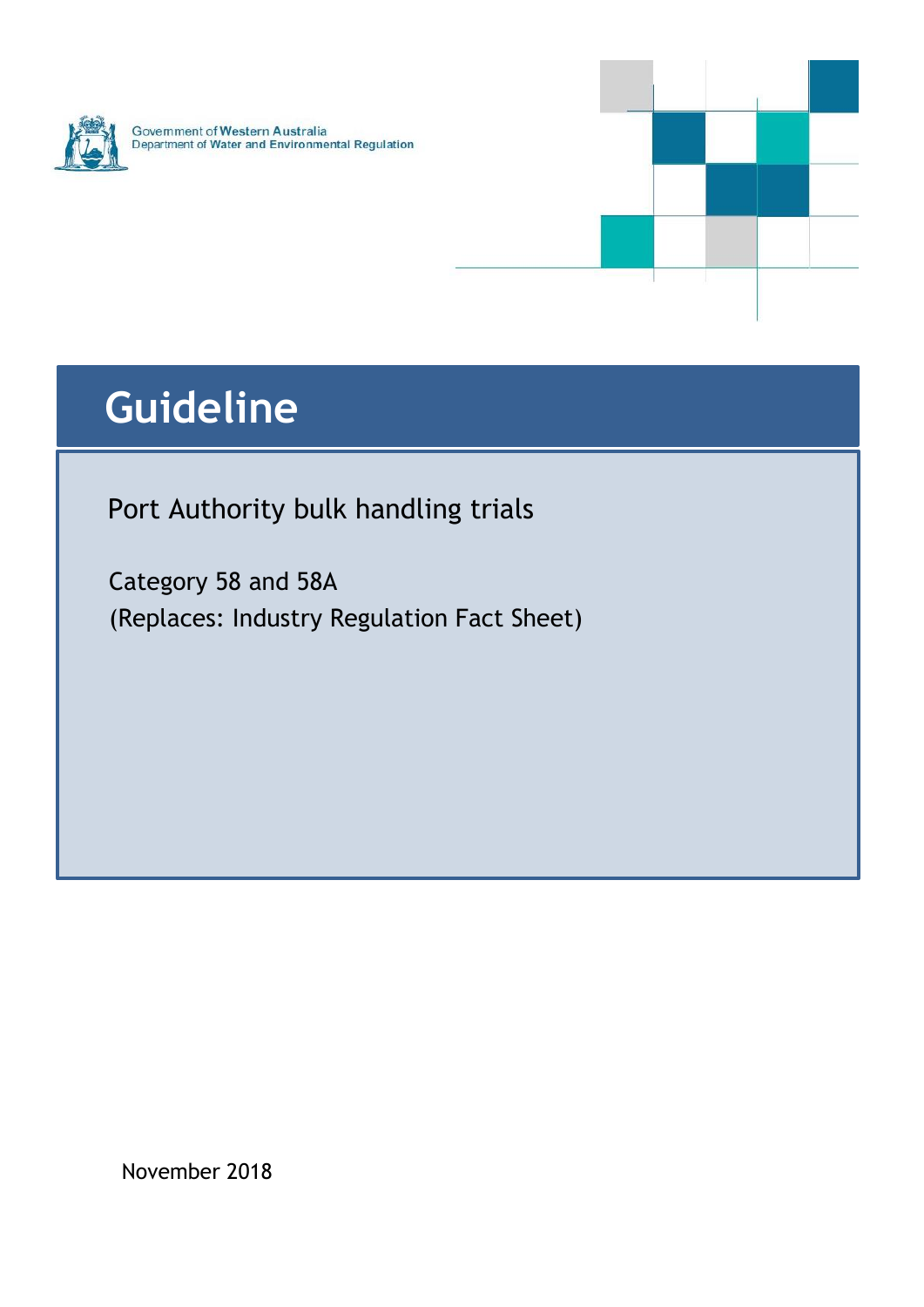

WA Department of Water and Environmental Regulation Regional Delivery Directorate 168 St Georges Terrace Perth, Western Australia 6000 Email: [Atrium.Reception@dwer.wa.gov.au](mailto:Atrium.Reception@dwer.wa.gov.au) Telephone: +61 8 6364 7000 Facsimile: +61 8 6364 7001 National Relay Service: 13 36 77 Website: [www.dwer.wa.gov.au](http://www.dwer.wa.gov.au/)

*This document is available on the Department website. For those with special needs, it can be made available in alternative formats such as audio, large print or Braille.* 

#### *Acknowledgement*

The Department would like to thank the following groups for their contribution to this publication:

- Departments of Health; Mines, Industry Regulation and Safety; and **Transport**
- Fremantle Port Authority
- Kimberly Ports Authority
- Mid West Ports Authority
- Pilbara Ports Authority
- Southern Ports Authority

This Guideline was developed by the Department's dedicated Ports team that fall within the Industry Regulation (Resource Industries) Branch, and in consultation with the Port Authorities and government agencies listed above.

#### *Disclaimer*

Any representation, statement, opinion or advice is expressed or implied in good faith and on the basis that the WA Department of Water and Environmental Regulation, and its employees, are not liable for any damage or loss whatsoever which may occur as a result of action taken or not taken, as the case may be in respect of any representation, statement, opinion or advice referred to herein. Professional advice should be obtained before applying the information contained in this document to particular circumstances.

#### *Copyright*

© Government of Western Australia November 2018

This work is copyright. Material may be downloaded, displayed, printed and reproduced, whole or part of this work, in unaltered form only (retaining this notice) for personal, non-commercial or commercial use. Apart from use permitted under the *Copyright Act 1968*, all other rights are reserved.

Requests and enquiries concerning reproduction and rights are to be sent to [Atrium.Reception@dwer.wa.gov.au](mailto:Atrium.Reception@dwer.wa.gov.au)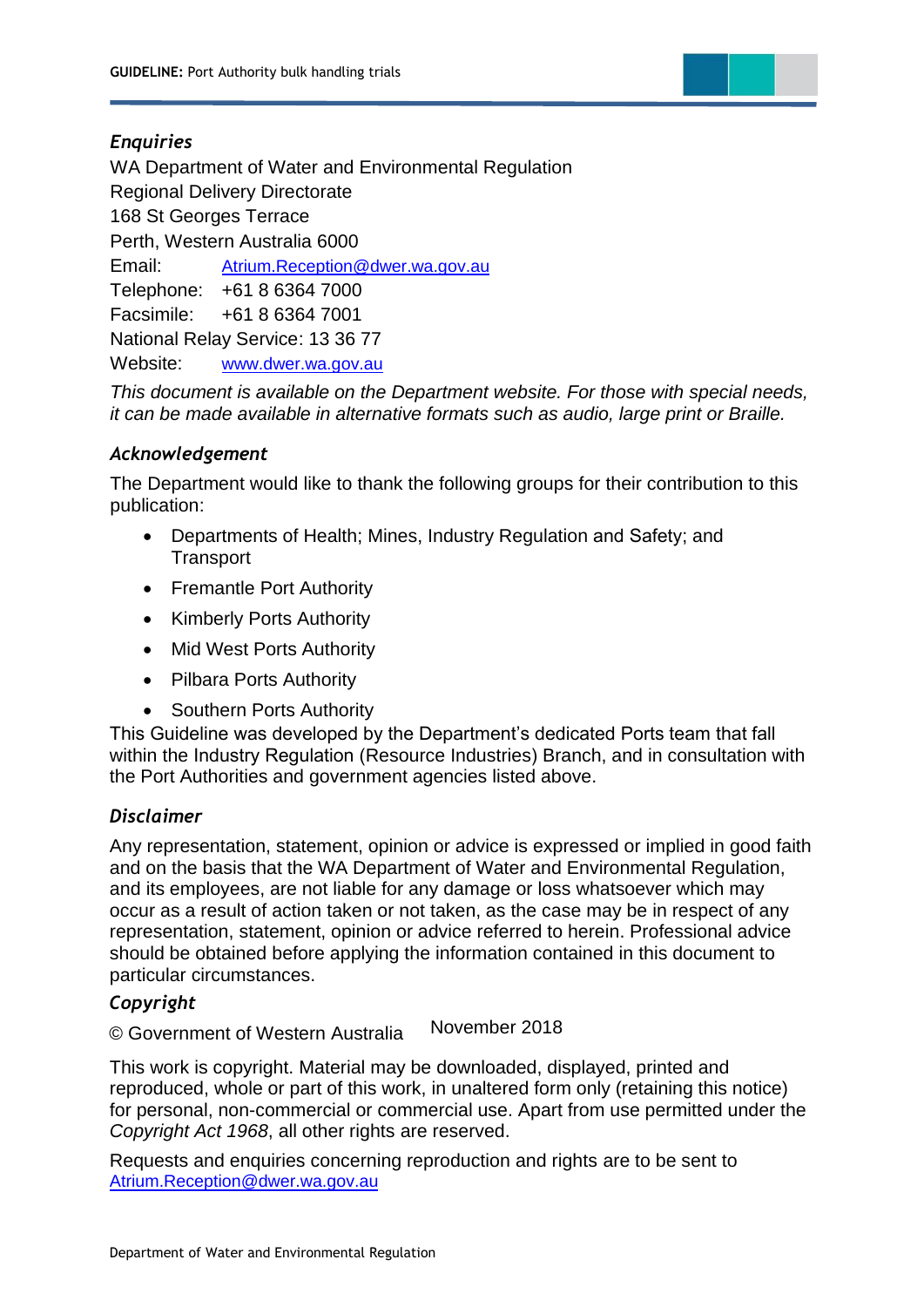### Contents

| 1              |     |  |  |  |  |  |  |
|----------------|-----|--|--|--|--|--|--|
|                | 1.1 |  |  |  |  |  |  |
| $\overline{2}$ |     |  |  |  |  |  |  |
| 3              |     |  |  |  |  |  |  |
| 4              |     |  |  |  |  |  |  |
|                | 4.1 |  |  |  |  |  |  |
|                | 4.2 |  |  |  |  |  |  |
|                | 4.3 |  |  |  |  |  |  |
|                | 4.4 |  |  |  |  |  |  |
|                | 4.5 |  |  |  |  |  |  |
| 5              |     |  |  |  |  |  |  |
| 6              |     |  |  |  |  |  |  |
|                | 6.1 |  |  |  |  |  |  |
|                | 6.2 |  |  |  |  |  |  |
|                | 6.3 |  |  |  |  |  |  |
|                | 6.4 |  |  |  |  |  |  |
|                | 6.5 |  |  |  |  |  |  |
|                | 6.6 |  |  |  |  |  |  |
|                | 6.7 |  |  |  |  |  |  |
|                | 6.8 |  |  |  |  |  |  |
|                | 6.9 |  |  |  |  |  |  |
|                |     |  |  |  |  |  |  |
|                |     |  |  |  |  |  |  |
|                |     |  |  |  |  |  |  |
|                |     |  |  |  |  |  |  |
|                |     |  |  |  |  |  |  |
|                |     |  |  |  |  |  |  |

# Appendices

| <b>Tables</b> |  |
|---------------|--|

|  | Table 1: Category 58 and 58A - Bulk material loading and unloading1 |
|--|---------------------------------------------------------------------|
|--|---------------------------------------------------------------------|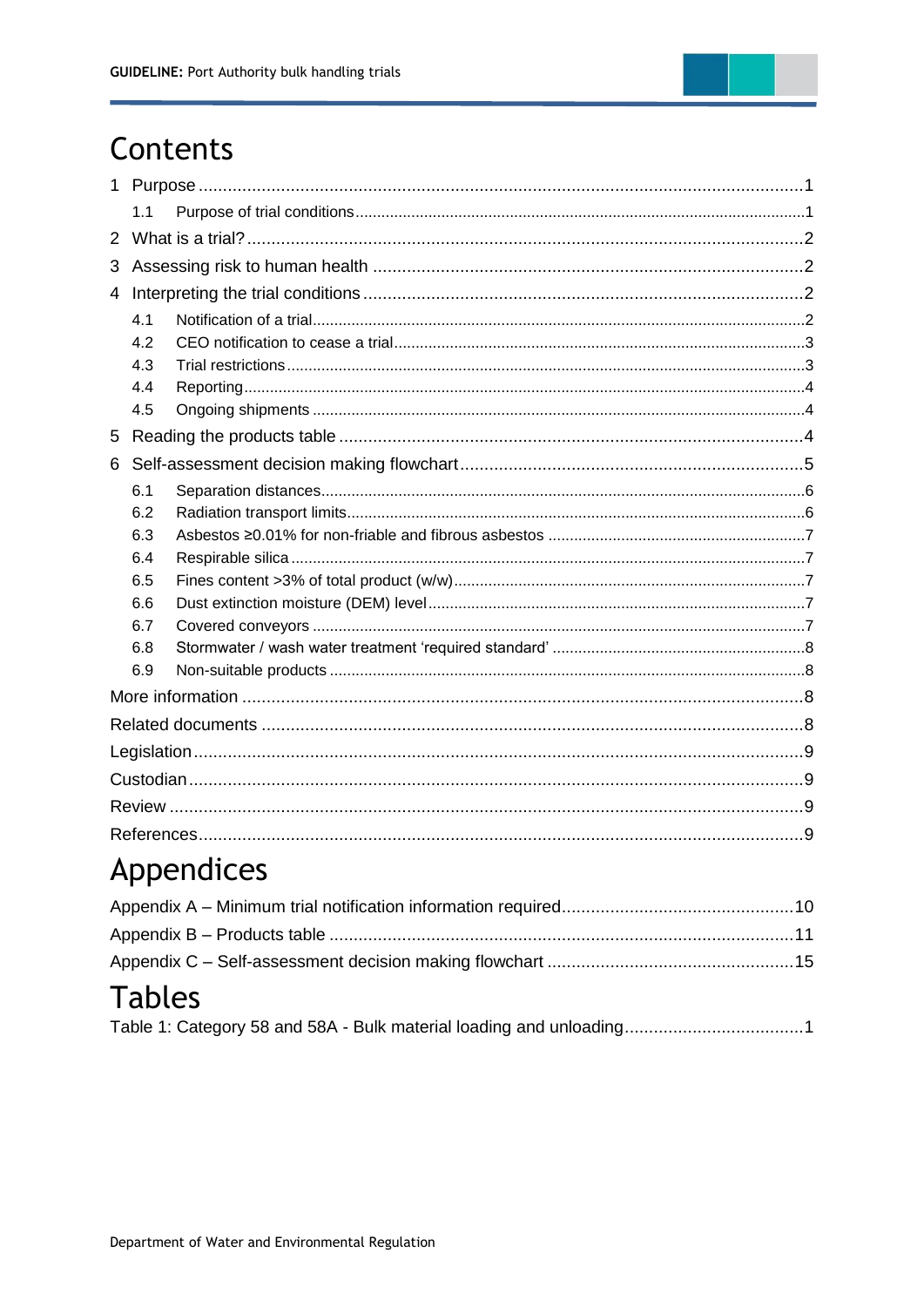

### <span id="page-3-0"></span>1 Purpose

To provide guidance for premises where the licence holder is a Port Authority (as defined in the *Port Authorities Act 1999*), as regulated under Part V of the *Environmental Protection Act 1986* (henceforth referred to as 'the Act'). For this guidance to apply, the Port Authority must be licensed to undertake Category 58 and / or 58A activities at the premises as listed in Schedule 1 of the Environmental Protection Regulations 1987.

To explain how the Department of Water and Environmental Regulation (DWER) will administer the 'trial conditions' within Port Authorities' licences that relate to trialling the handling of bulk granular materials using open loading and unloading systems.

<span id="page-3-2"></span>

| Table 1: Category 58 and 58A - Bulk material loading and unloading |  |  |
|--------------------------------------------------------------------|--|--|
|                                                                    |  |  |

| <b>Description of category</b>                                                                                                                                                                                                           | <b>Production or design capacity</b> |  |  |
|------------------------------------------------------------------------------------------------------------------------------------------------------------------------------------------------------------------------------------------|--------------------------------------|--|--|
| <b>Category 58</b>                                                                                                                                                                                                                       |                                      |  |  |
| Bulk material loading or unloading: premises on<br>which clinker, coal, ore, ore concentrate or any<br>other bulk granular material (other than salt) is<br>loaded onto or unloaded from vessels by an<br>open materials loading system. | 100 tonnes or more per day           |  |  |
| <b>Category 58A</b>                                                                                                                                                                                                                      |                                      |  |  |
| Bulk material loading or unloading: premises on<br>which salt is loaded onto or unloaded from<br>vessels by an open materials loading system.                                                                                            | 100 tonnes or more per day           |  |  |

#### <span id="page-3-1"></span>1.1 Purpose of trial conditions

The trial conditions are intended to provide operational flexibility for ports and minimise impacts to economic growth where it can be demonstrated that any risk to public health, amenity and the environment is minimised to an acceptable level.

To assist in minimising this risk, the trial conditions are intended to be conservative. Actual or ongoing Category 58 (or 58A) activities, assessed through a licence amendment after a trial, may be conditioned less conservatively depending on the results of the trial.

By requiring notification prior to the commencement of the trial, and specified monitoring for potential emissions during the trial, the Department will obtain sufficient information to adequately assess the appropriateness of the trial and the potential for ongoing activities under the licence.

At any point in the trial period, the CEO, or their delegate, may cease a trial in the event that the risk is considered to be unacceptable to public health, amenity or the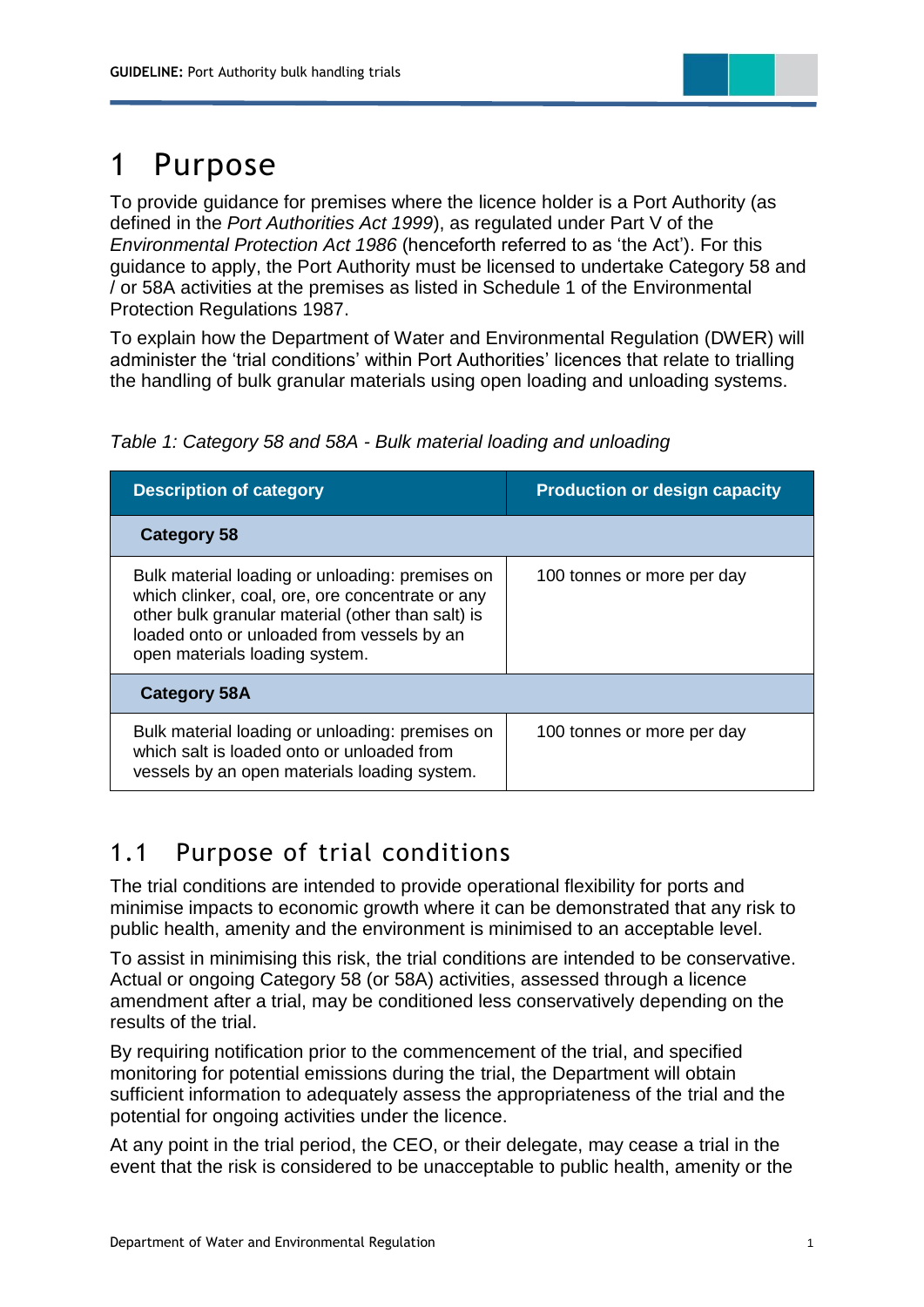

environment; or in the event that modifications during the trial (including changes to the product specifications, materials handling or controls described through 'Notification of a trial') result in an unacceptable impact to public health, amenity or the environment.

### <span id="page-4-0"></span>2 What is a trial?

A trial is a defined test period during which the Port Authority receives and stores, loads and / or unloads a new bulk granular material, not specified in Schedule 2 of the current licence for that premises.

The trial provides for the collection of monitoring data and the optimisation of handling processes, including variables such as loader head type, conveyor speed and loading rate, moisture content, and other factors which allow for the selection of optimum or new and innovative methods to minimise emissions and discharges.

Port Authorities will note that salt and other evaporites may not be handled through a premises that does not have licence for Category 58A. Depending on the method of production, this may include products such as gypsum and potash – depending on the method of production.

# <span id="page-4-1"></span>3 Assessing risk to human health

Risk to human health refers only to the health of the general public.

Occupational Safety and Health risk analysis may be accepted as supporting information to help inform the assessment of risk to public health.

Occupational Safety and Health is legislated by other statutes and is not included in the assessment of impacts under the *Environmental Protection Act 1986*.

# <span id="page-4-2"></span>4 Interpreting the trial conditions

#### <span id="page-4-3"></span>4.1 Notification of a trial

This condition is required to ensure sufficient notice and information is provided to the Department by the licence holder at least 30 days before commencement of a trial.

The Department encourages licence holders to refer to Appendix A – [Minimum trial](#page-12-0) [notification information required](#page-12-0) as a guide for the minimum information required for the notification.

 Noting this minimum requirement in advance of undertaking a trial risk assessment will ensure adequate information is available to inform the assessment of relevant risks.

The commencement of a trial is the point at which the premises receives the new material on the site.

 This means that a Port Authority may store a new product at an offsite bunker or depot, to facilitate commencement of stockpiling and storage before the trial period.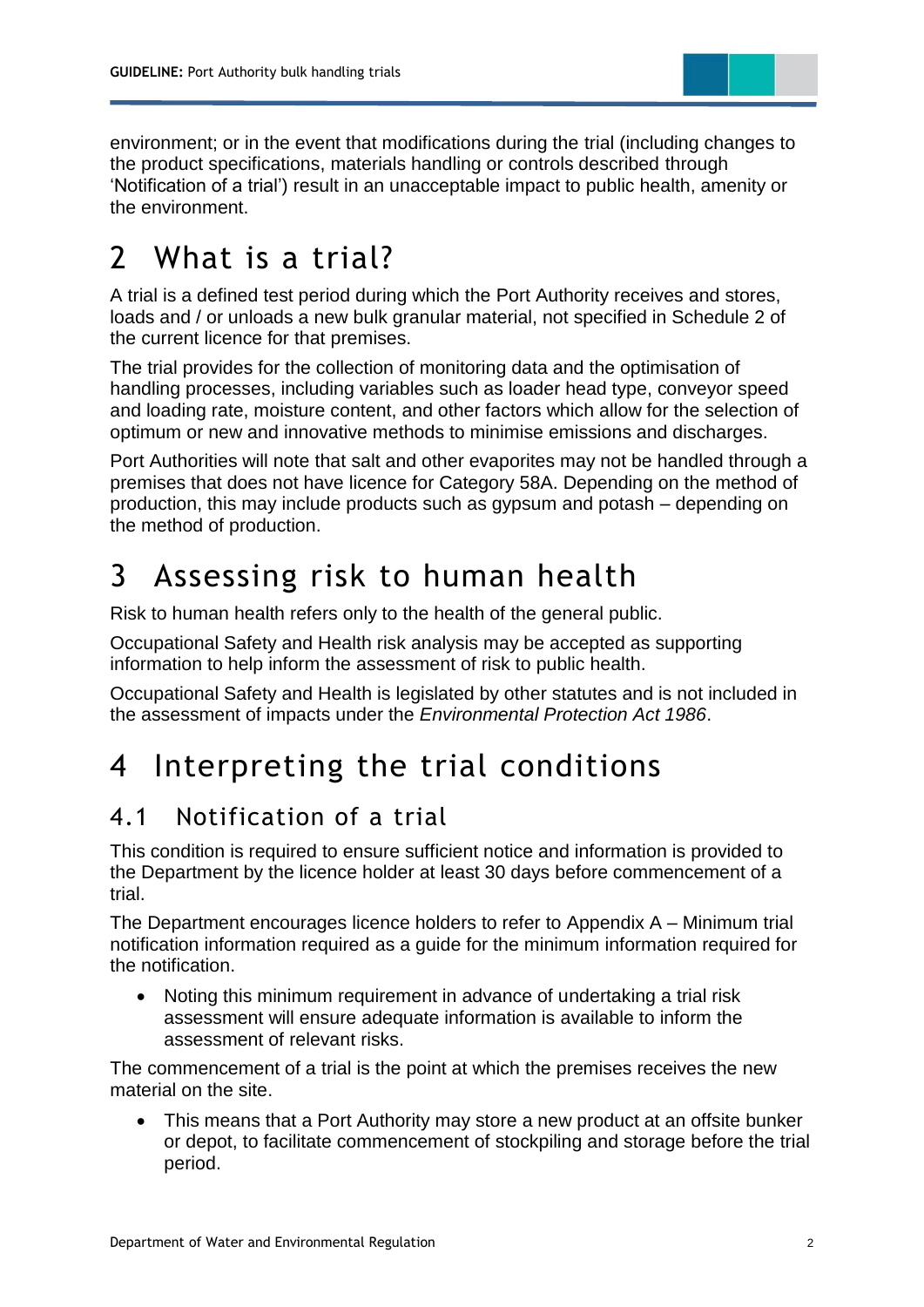

o In this case, there is a risk that the Department may require the Port Authority to cease the trial via notification from the CEO, or their delegate.

The information must be sufficient to demonstrate that all risks from the trial to public health, amenity and the environment have been identified, assessed and controlled to an acceptable level.

The Department expects Port Authority-led assessments of risk to human health and the environment to be consistent with the Department Regulatory Framework.

The notification of a trial will be published on the Department website.

 Commercially sensitive information (as defined in the *Freedom of Information Act 1992* must be identified to the Department as part of the notification process.

#### <span id="page-5-0"></span>4.2 CEO notification to cease a trial

This condition is required to ensure the CEO, or their delegate, is able to cease a trial in the event that it is:

- having, or might have, an unacceptable impact on public health, amenity or the environment; or
- different in any manner from that described (including product specifications, materials handling or controls) through the Notification of a trial, when that difference is resulting in, or is likely to result in, an unacceptable impact on public health, amenity or the environment.

#### <span id="page-5-1"></span>4.3 Trial restrictions

This condition is required to ensure the trial is limited by time and scale to remove the ability for the licence holder to continue the trial as 'normal' operations.

While all trials will be limited to 12 months, the trial Conditions within individual Port Authority licences may vary on a case by case basis depending on existing authorised throughputs.

Determination of duration / extent of the trial will be based on a:

- percentage of throughputs currently authorised through the existing licence; and / or
- maximum tonnage; and / or
- maximum number of shipments; and
- level of handling activity that will provide sufficient information to effectively assess risks from ongoing activities to human health, amenity and the environment.

The restriction of certain hazardous bulk granular materials from trial conditions is considered necessary as higher risk materials require a detailed assessment through a works approval or licence amendment application prior to receipt at the premises and shipment of these materials commencing.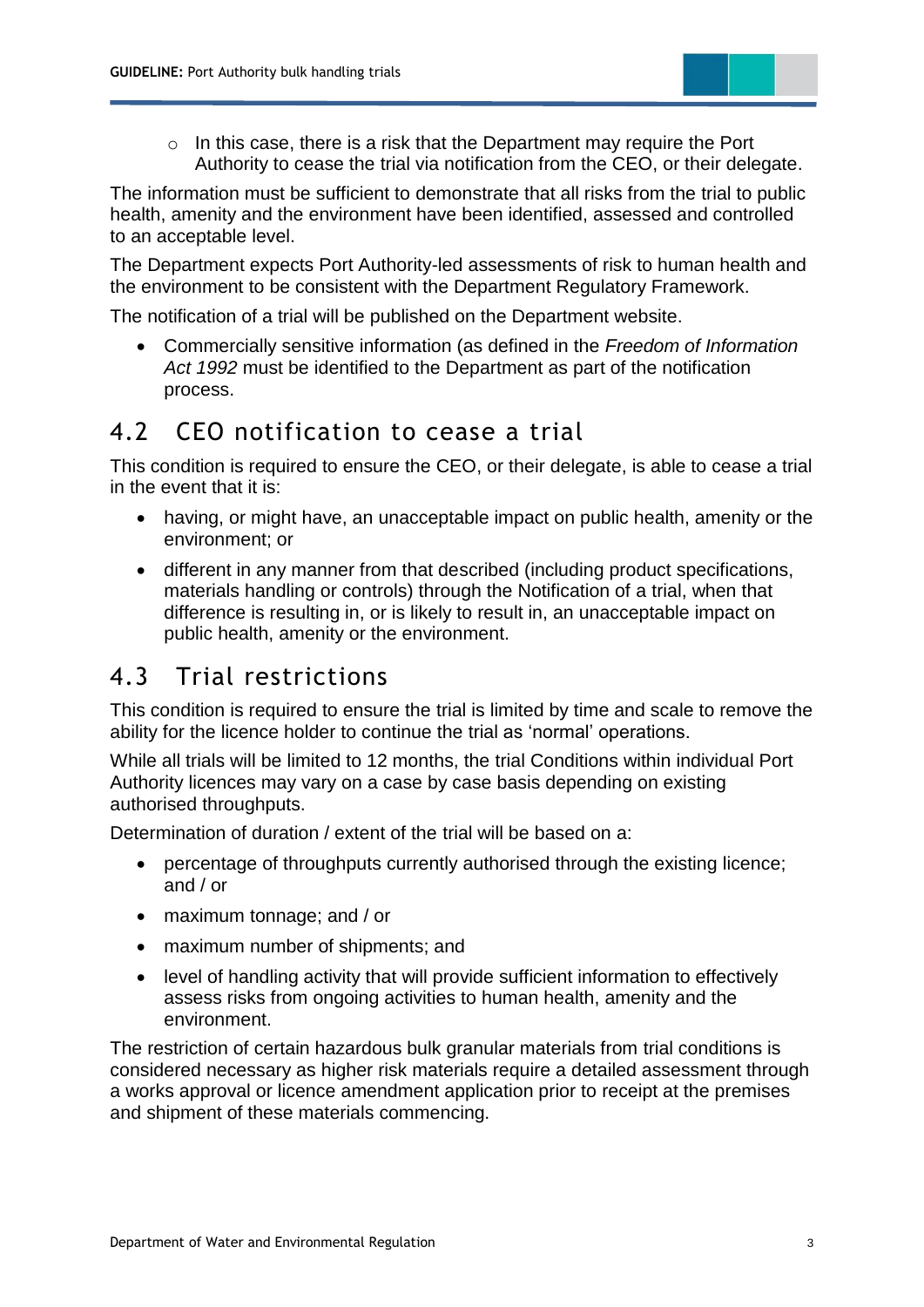

Hazardous materials are considered those that:

- contain asbestos in concentrations ≥0.01% w/w for non-friable asbestos or 0.01% w/w for fibrous asbestos;
- contain respirable silica ≥1% w/w;
- exceed the radiation transport limit of 10 Bq/g for Uranium-238 and Thorium-232 combined;
- exceed Rubidium-87 concentrations of 30 Bq/g; and/or
- are a waste or waste-derived by-product (except Clean fill).

A trial does allow for the installation of mobile or prefabricated equipment to facilitate enhanced or innovative handling methods; and hence a better human health and environmental outcome. However, where such installation is likely to cause emissions that result in an unacceptable risk to human health, amenity or the environment, a works approval would be required in accordance with s53(1)(b) of the Act.

**NOTE:** Trials do not extend to situations where construction of new handling equipment, or any other significant works are required. In these cases, a works approval is required.

#### <span id="page-6-0"></span>4.4 Reporting

This condition is required to ensure that trial monitoring data is provided to the Department and is sufficient to inform the risk assessment for any:

- decision relating to terminating the trial;
- subsequent licence amendment application; or
- requirement to amend the trial.

**NOTE:** The minimum reporting requirements under this condition do not prevent Port Authorities from presenting findings earlier to the Department.

### <span id="page-6-1"></span>4.5 Ongoing shipments

In the event that a licence amendment is sought to allow for ongoing shipment of the trial material, the Department will endeavour to assess the application within three months.

Where the Department cannot complete a thorough risk assessment before expiry of the trial, a short-term amendment notice to extend the trial may be issued while the thorough assessment is conducted.

 This is dependent on circumstances, and Port Authorities will endeavour to facilitate risk assessments within the three month period as far as practicable.

# <span id="page-6-2"></span>5 Reading the products table

The purpose of the products table in Appendix  $B -$  [Products table](#page-13-0) is to categorise, describe and provide examples of the different types of bulk materials that Port Authorities may handle as part of a trial.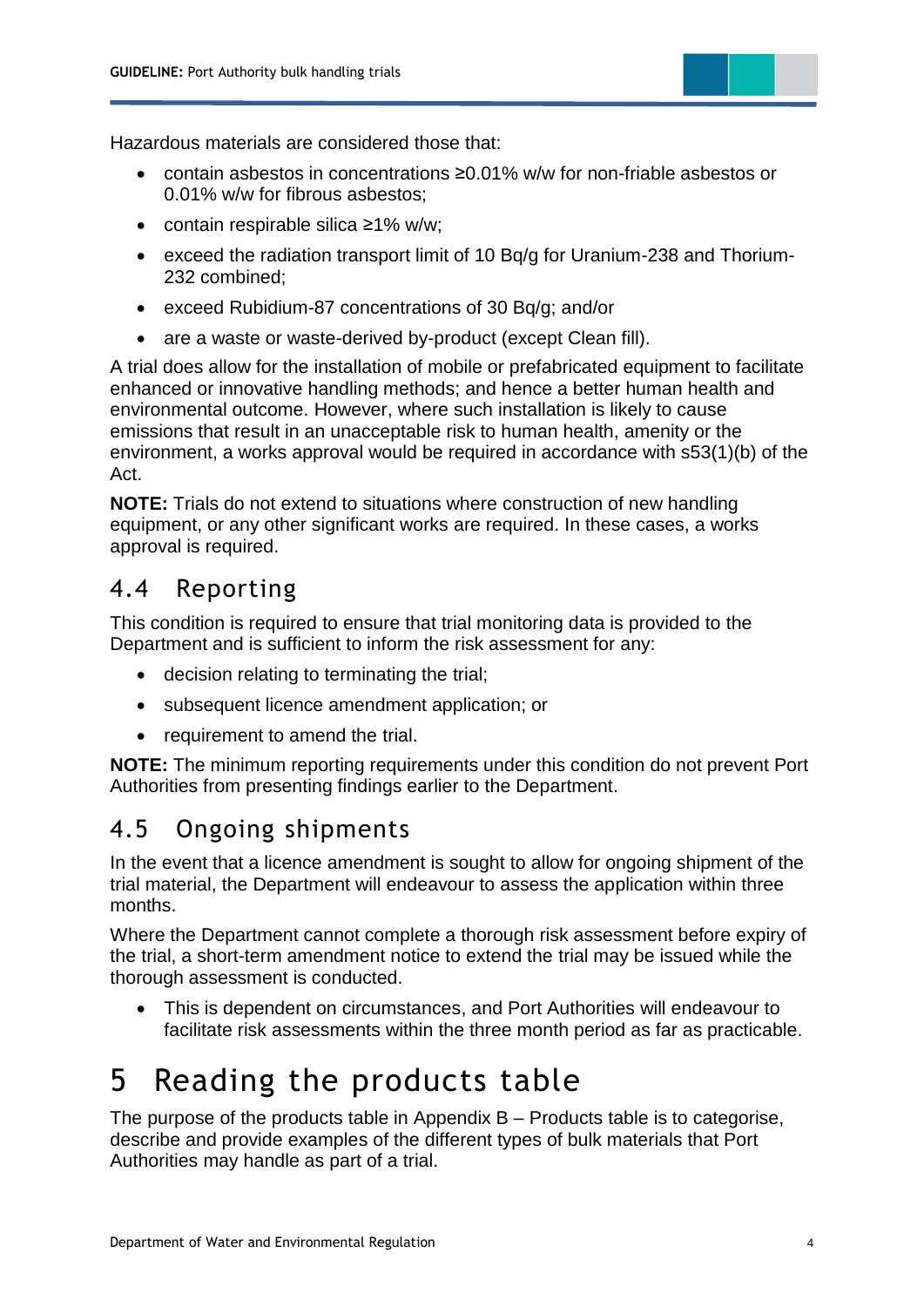

It is not a definitive list of all products that Port Authorities may wish to trial. If the proposed trial product is not on the list, this does not necessarily eliminate the products from a trial.

The list also provides an indication of the hazards from certain material types to be considered in a risk assessment.

- Particulate matter 10 micron in diameter or finer ( $PM_{10}$ ) and suspended solids have not been added to the list of hazards.
- Consideration of these hazards are expected in risk assessments for the trial of *all* bulk materials.

A list of suggested indicators is also provided for each example material, which can be monitored during a trial to identify the ability for the example material to enter the environment as a result of the trial.

- The table is not prescriptive, and more appropriate indicators for monitoring may be proposed depending on the circumstances of the trial.
- Indicators for monitoring, such as iron for iron ore handling trials, may not be appropriate where nearby roads are made with iron ore / iron-rich materials.
	- o These sources may interfere with determining the level of contribution of detected iron from the trial, thereby limiting the value of monitoring.

Toxicological / ecotoxicological hazards refer to the product / material itself, as well as the risk from emissions after handling controls are considered.

- Generally speaking, products higher up in the table are expected to carry lower risk to public health, amenity and the environment compared with products further down the table.
	- o Although this is not always the case as with the example of nut coke, which is a chemically treated material that does not necessarily present as great a risk to public health or the marine environment as some raw materials.

Some port premises do not have appropriate infrastructure to handle some materials.

• In these instances, a trial may not be appropriate, or a works approval may be required to build necessary materials handling infrastructure.

**NOTE:** The slurrying of a material for the purpose of transport to the premises (via pipe) is not considered to be a form of processing for the purpose of the products table.

### <span id="page-7-0"></span>6 Self-assessment decision making flowchart

The purpose of Appendix C – Self-assessment [decision making flowchart](#page-17-0) - is to enable Port Authorities to undertake a preliminary risk assessment, or selfassessment, of the appropriateness of their proposed trial, in accordance with the trial conditions.

By following the logical flow paths to conclusions, Port Authorities can determine the appropriate level of handling method for their trial material.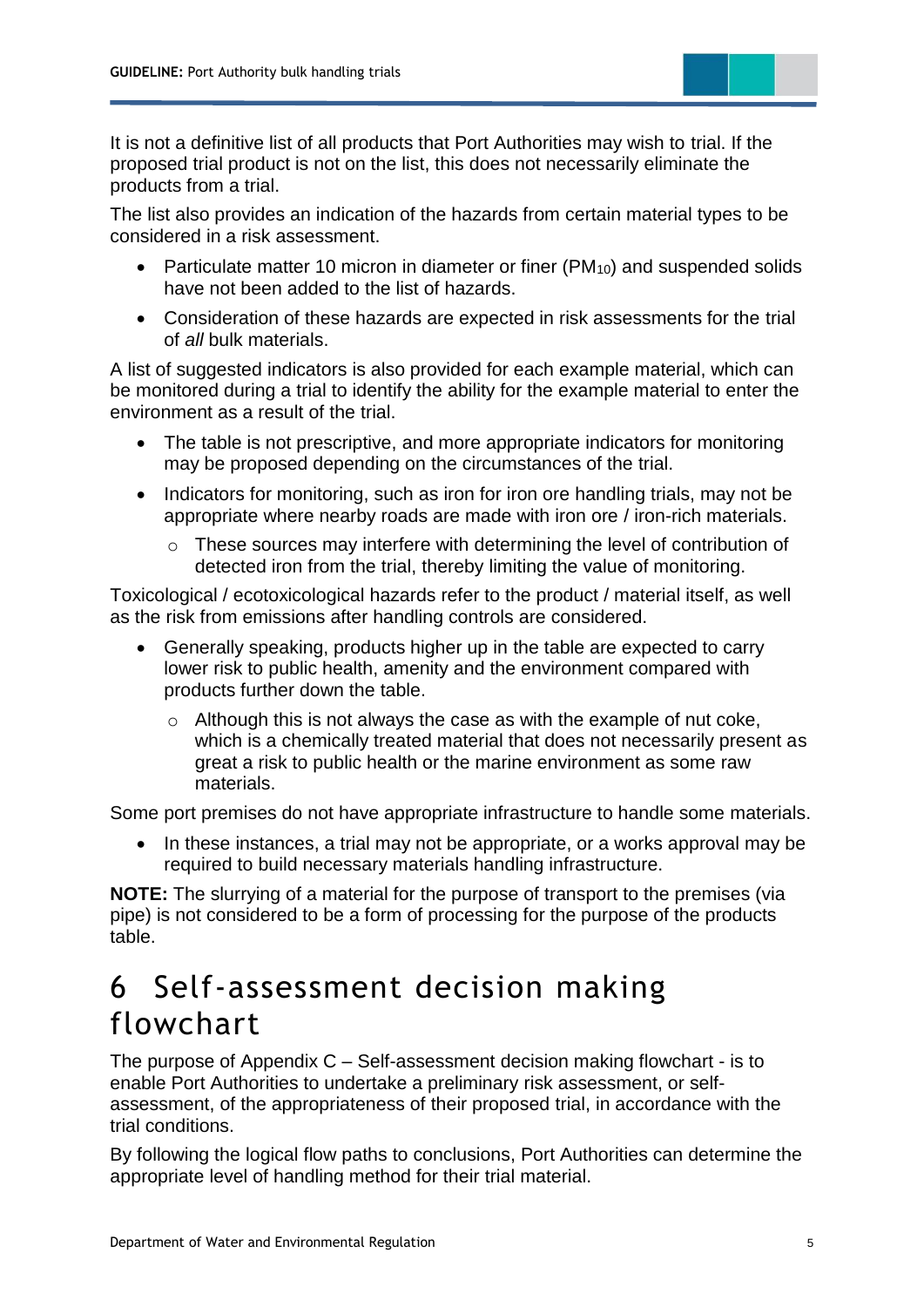

The flow chart considers risks to public health and the environment, and allows for the development of new and innovative handling methods that could reduce risks to acceptable levels, where existing methods do not.

#### <span id="page-8-0"></span>6.1 Separation distances

The minimum separation distance to sensitive receptors stated in the flow chart should be measured from the emission source, not the premises boundary.

The determination of the 500m distance to be used as a trigger for increased risk is based on Department knowledge and understanding of the risks associated with historical Category 58 and 58A activities at existing ports in Western Australia and their distance to sensitive receptors.

- This distance is the measurement from the source of potential emissions to the nearest residential receptor.
	- o For example, Berth 5 at the Port of Bunbury is located within 500m of a residential receptor while Berth 8, located across the Bunbury Inner Harbour, is not and activities at this location present a lower risk to the nearest residential receptors.

Through an application for a licence amendment following a trial, a risk assessment may indicate that a lesser distance is acceptable from the source of potential emissions.

### <span id="page-8-1"></span>6.2 Radiation transport limits

The Australian Radiation Protection and Nuclear Safety Agency (ARPANSA) have set an exemption limit for the transport of all bulk materials and large items that is '*designed so that quantities of naturally occurring material that present a very low radiation hazard do not have to be transported as a radioactive material.'* (ARPANSA, 2008).

- For uranium-238 and thorium-238, following advice from the Department of Mines, Industry Regulation and Safety (DMIRS), the Department has interpreted this to equate to a combined radioactivity of 10 Bq/g.
- Further advice from DMIRS notes that, unlike uranium-238 and thorium-232, rubidium-87 (which is commonly found in spodumene products) does not emit gamma rays as it decays.
	- o As a beta emitter, the primary source of exposure to humans is expected to arise from the inhalation pathway.
	- o Regulation 5(1)(a) of the Radiation Safety (General) Regulations (1983) stipulates criteria below which materials are deemed as not being radioactive substances.
	- o Based on criteria set in these regulations the Department has conservatively restricted any product containing rubidium-87 with a radioactivity > 30 Bq/g for the protection of human health.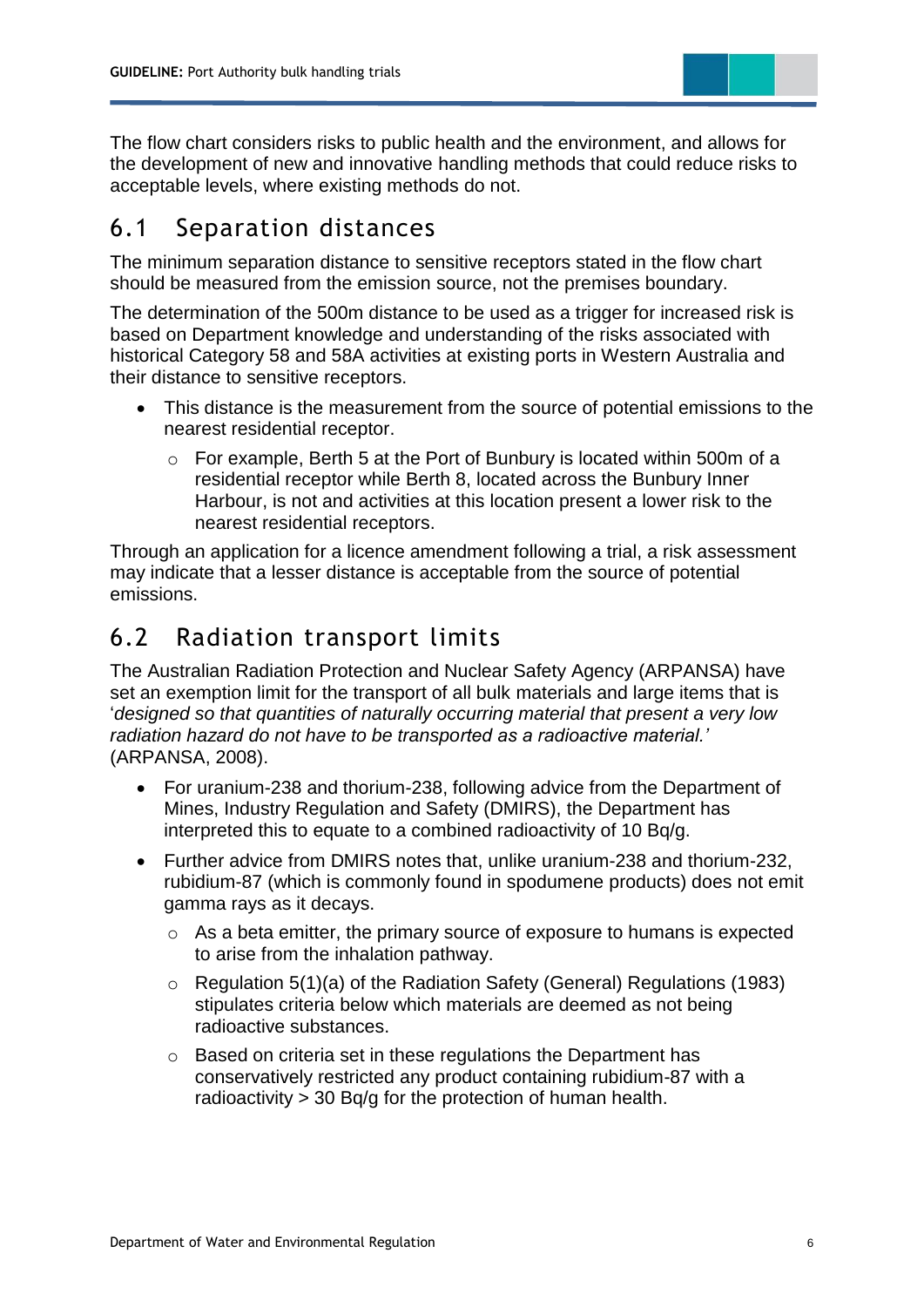

#### <span id="page-9-0"></span>6.3 Asbestos ≥0.01% for non-friable and fibrous asbestos

This figure is based on the presence or absence of asbestiform fibres in bulk materials in accordance with AS 4964 (2004), and is expected to result in the (Department of Health) asbestos air-quality limit of 0.01 fibres per millilitre (f/ml) being met at the nearest receptor.

### <span id="page-9-1"></span>6.4 Respirable silica

Safe Work Australia (SWA) recommends the occupational exposure standard of 0.1 mg/m<sup>3</sup> time weighted average for respirable silica in ambient air.

When determining the standards for many other hazards in the *Workplace Exposure Standards for Airborne Contaminants (2013)*, SWA provide a value based on the assumption that, within the inhalable dust, there is no asbestos and less than 1 per cent respirable crystalline silica, as determined through a laboratory analysis of the product.

The Department considers respirable crystalline silica to be the fraction of crystalline silica dust that is 10 micron in diameter or smaller ( $PM_{10}$ ). This is based on advice from the Department of Health.

### <span id="page-9-2"></span>6.5 Fines content >3% of total product (w/w)

The fines fraction trigger level is based on existing Department knowledge and understanding of the behaviour of bulk materials with a higher fraction of fines, and their potential for dust generation without additional handling or product controls applied.

The handling of bulk materials containing more than 3% of total particles, 10 microns or finer, has not typically resulted in exceedances of national air quality standards for PM<sup>10</sup> where that material has been handled using Minimum Handling Method 3, or better.

### <span id="page-9-3"></span>6.6 Dust extinction moisture (DEM) level

It is acknowledged that a DEM level cannot be determined for all products.

Some products cannot be wet as they may be hydrophobic, set hard if wet, or cannot achieve DEM for some other reason. In these cases, other controls will be necessary.

### <span id="page-9-4"></span>6.7 Covered conveyors

The reference to covered conveyors in Minimum Handling Method 3 and 4 does not specifically mean fully enclosed, but rather that the conveyors be designed to remove the pathway to the receptor.

- For example: When considering discharges to the marine environment, a spill tray removes the pathway and it could be considered closed or covered.
- It is acknowledged that some covered conveyors have gaps to allow for venting and moving transfers.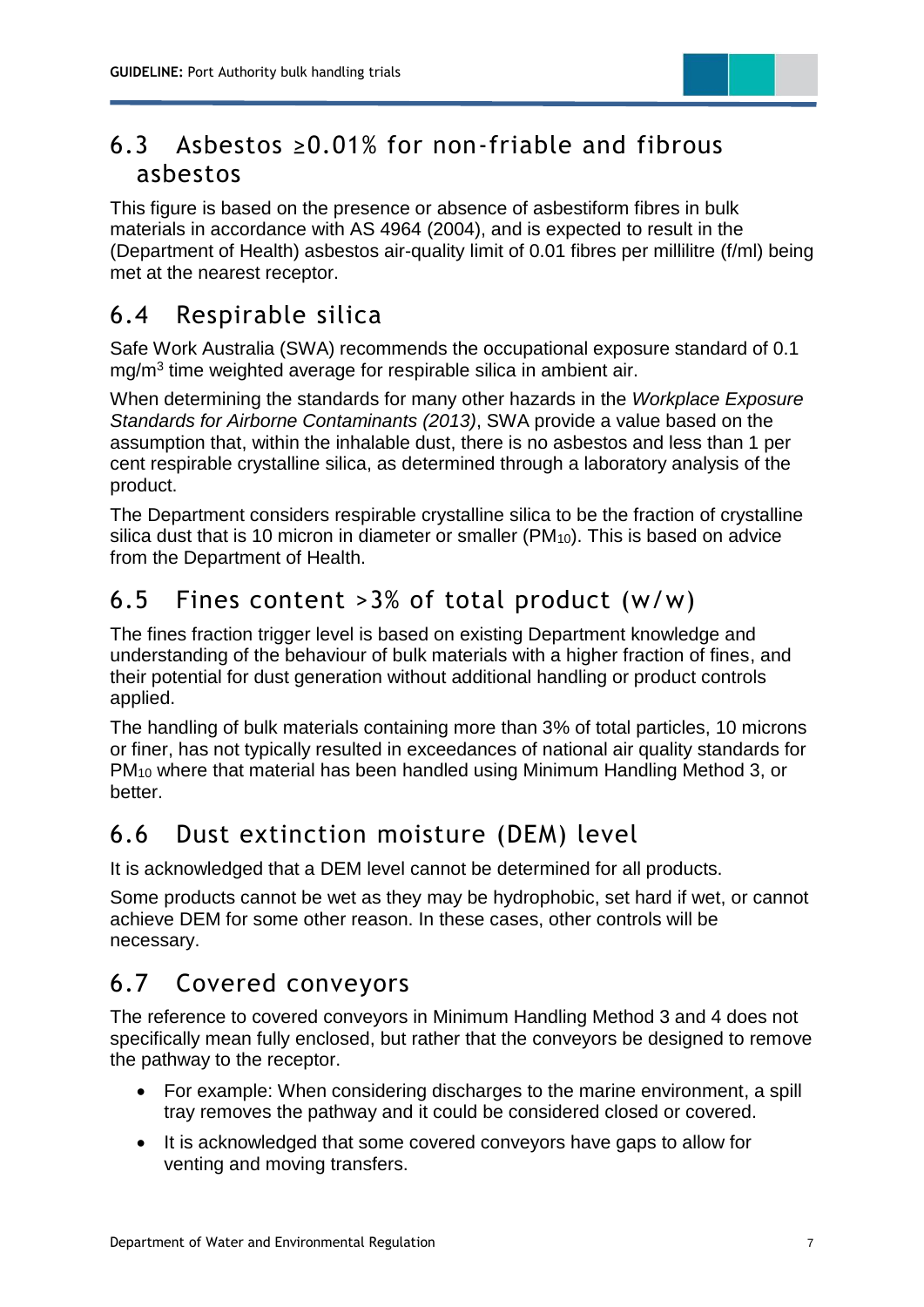

#### <span id="page-10-0"></span>6.8 Stormwater / wash water treatment 'required standard'

Refers to the treatment of stormwater or wash water to any standard required and described under the relevant licence or works approval for that premises.

Given the intent of the trial conditions is to take a conservative approach to assessing risks associated with proposed trials, if no required standards are stated in the relevant licence or works approval, then answer 'No' to the statement in the selfassessment flow chart (Appendix C): *Premises captures and treats stormwater or wash water to 'required standard' prior to discharge to the marine, estuarine or riverine environment or other discharge containment facility*.

### <span id="page-10-1"></span>6.9 Non-suitable products

Products that are not suitable for a trial may be considered under an amendment.

# <span id="page-10-2"></span>More information

For further information, please contact the Senior Manager Resource Industries on 6364 7000, or email at [info@dwer.wa.gov.au](mailto:info@dwer.wa.gov.au).

This document is available in alternative formats and languages on request.

# <span id="page-10-3"></span>Related documents

Document Title

*Port Authorities Act 1999*

*Environmental Protection Act 1986*

Environmental Protection Regulations 1987

*Freedom of Information Act 1992*

Radiation Safety (General) Regulations 1983

National Environment Protection (1999) (Assessment of Site Contamination) Measure, Schedule B1;

Australian Standard 4964 (2004) Method for the qualitative identification of asbestos in bulk samples; and

Department of Health (2009) Guidelines for the Assessment, Remediation and Management of Asbestos-Contaminated Sites in Western Australia.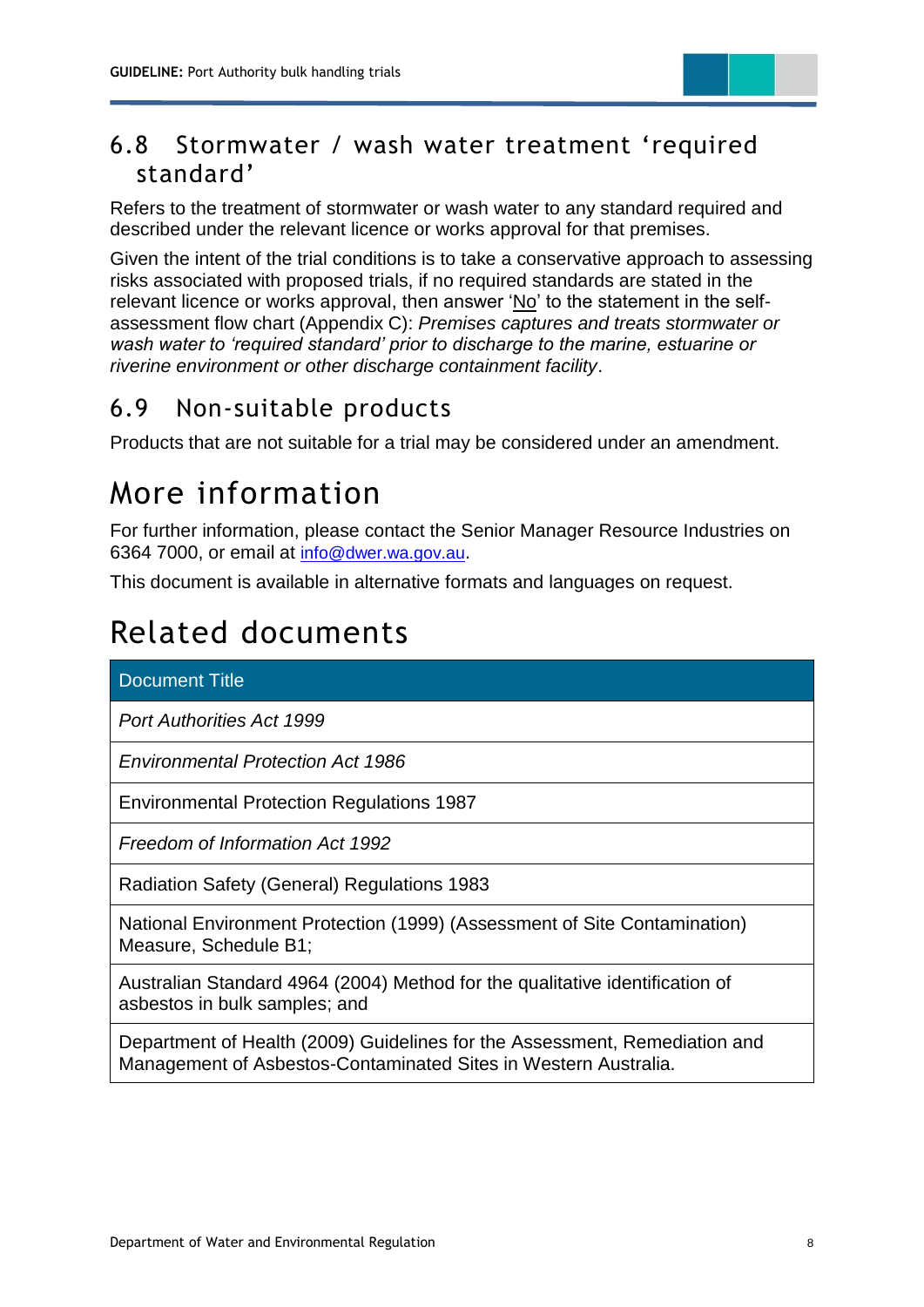

# <span id="page-11-0"></span>Legislation

This document is provided for guidance only. It should not be relied upon to address every aspect of the relevant legislation.

Please refer to the Parliamentary Counsel's Office (PCO) for copies of the relevant legislation, available electronically from the PCO website at [www.legislation.wa.gov.au.](http://www.legislation.wa.gov.au/)

# <span id="page-11-1"></span>Custodian

| <b>Document Details</b>                                             |                                                       |  |  |  |  |
|---------------------------------------------------------------------|-------------------------------------------------------|--|--|--|--|
| Authors                                                             | James Milne - Manager, Resource Industries            |  |  |  |  |
|                                                                     | Clarrie Green – Senior Industry Regulation<br>Officer |  |  |  |  |
| Latest review and version                                           | November 2018, v1.0                                   |  |  |  |  |
| Corporate file number                                               | FA230569                                              |  |  |  |  |
| Responsible functional area                                         | <b>Regulatory Services</b>                            |  |  |  |  |
| Custodian                                                           | <b>Regulatory Services</b>                            |  |  |  |  |
| Approved by Director Regulatory<br><b>Services</b>                  | <b>Ed Schuller</b>                                    |  |  |  |  |
| <b>Approved by Executive Director</b><br><b>Regulatory Services</b> | <b>Kelly Faulkner</b>                                 |  |  |  |  |

### <span id="page-11-2"></span>Review

The application of this guideline will be continuously evaluated, and reviewed no later than 5 years from the date of issue or sooner as required.

### <span id="page-11-3"></span>References

*ARPANSA (2008) Safety Guide: Management of Naturally Occurring Radioactive Material (NORM). Radiation Protection Series No. 15*.

*Radiation Safety (General) Regulations (1983)*

*National Environment Protection (1999) (Assessment of Site Contamination) Measure, Schedule B1*;

*Australian Standard 4964 (2004) Method for the qualitative identification of asbestos in bulk samples*; and

*Department of Health (2009) Guidelines for the Assessment, Remediation and Management of Asbestos-Contaminated Sites in Western Australia*.

*Safe Work Australia (2013) Workplace Exposure Standards for Airborne Contaminants*.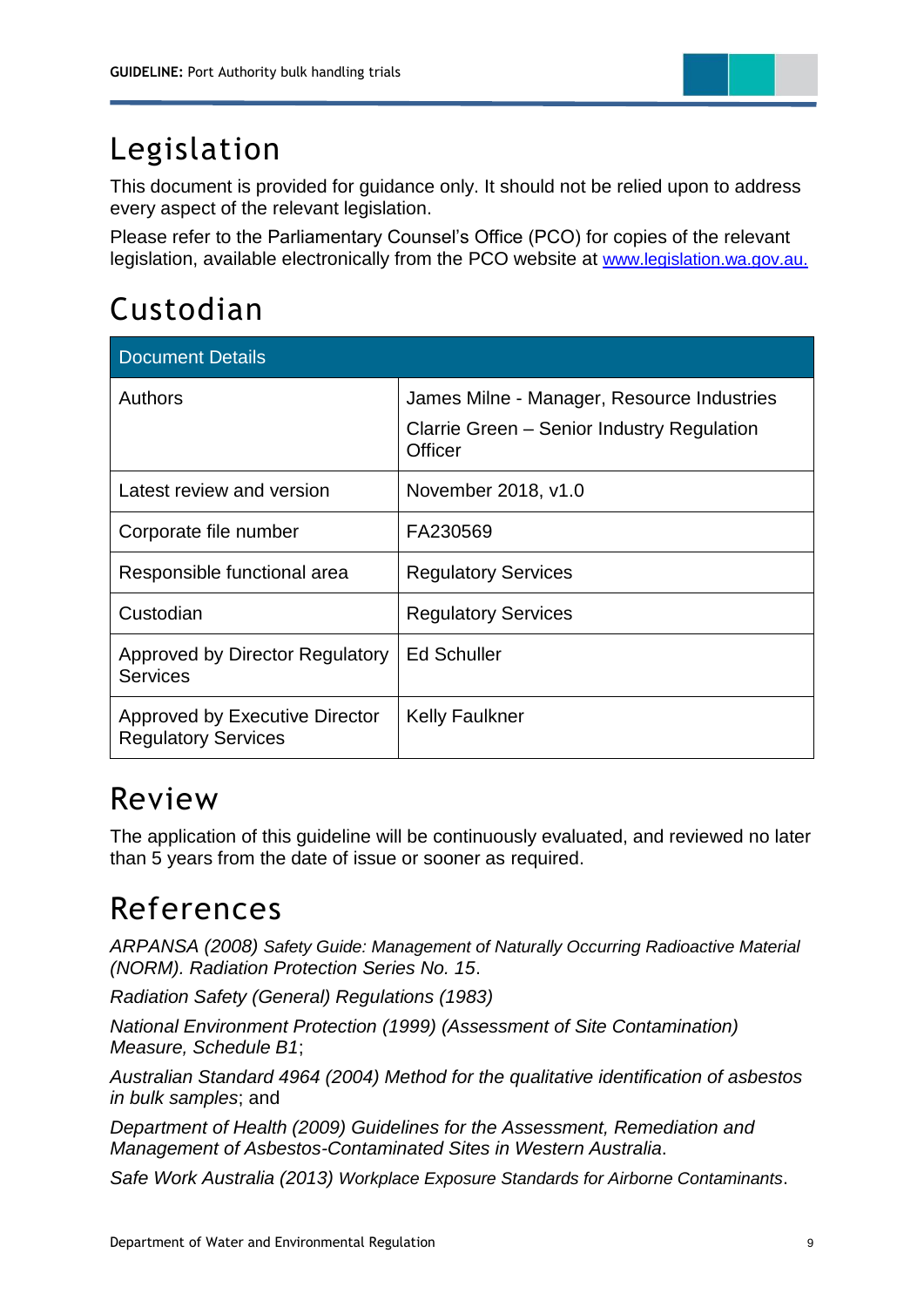<span id="page-12-0"></span>

| Appendix A - Minimum trial notification information required |  |  |  |
|--------------------------------------------------------------|--|--|--|
|                                                              |  |  |  |

| <b>Description of</b><br>proposed trial                                                                                                                                                                                                                                                                                                                                                                                  | <b>Human health</b><br>hazards<br>associated with<br>the trial material                                                                                                                                                                                                                                                                                                                                                                                                                                                                                  | <b>Environmental</b><br>hazards<br>associated with<br>the trial material                                                                                  | Key human<br>health and<br>environmental<br>risks associated<br>with handling<br>the trial material                                          | Describe any<br>potential<br>amenity impacts<br>associated with<br>handling the trial<br>material                                           | <b>Description of all</b><br>sensitive<br>receptors,<br>including<br>location and<br>distance from<br>source of hazard                                                                                        | <b>Description of</b><br>receptor<br>pathways                                                                                                                                                                            | <b>Description of</b><br>appropriate<br>handling<br>methods and<br>controls on<br>hazard source<br>for mitigating<br>(and/or<br>minimising)<br>risks to<br>$receptors - as$<br>determined by<br>self-assessment<br>framework<br>provided by<br><b>DWER</b>                      |
|--------------------------------------------------------------------------------------------------------------------------------------------------------------------------------------------------------------------------------------------------------------------------------------------------------------------------------------------------------------------------------------------------------------------------|----------------------------------------------------------------------------------------------------------------------------------------------------------------------------------------------------------------------------------------------------------------------------------------------------------------------------------------------------------------------------------------------------------------------------------------------------------------------------------------------------------------------------------------------------------|-----------------------------------------------------------------------------------------------------------------------------------------------------------|----------------------------------------------------------------------------------------------------------------------------------------------|---------------------------------------------------------------------------------------------------------------------------------------------|---------------------------------------------------------------------------------------------------------------------------------------------------------------------------------------------------------------|--------------------------------------------------------------------------------------------------------------------------------------------------------------------------------------------------------------------------|---------------------------------------------------------------------------------------------------------------------------------------------------------------------------------------------------------------------------------------------------------------------------------|
| Product X, which is<br>a physically treated<br>raw material. The<br>product has been<br>crushed and<br>screened using a<br>dry process.<br>Product X will be<br>handled [describe<br>the storage and<br>handling methods<br>used].<br>The Trial is<br>expected to<br>commence on [X<br>DATE], at a rate of<br>[X shipments and<br>tonnages per<br>month] and be<br>completed [provide<br>duration/tonnages<br>of trial]. | <b>Brief description of</b><br>toxicological risks-<br>refer Appendix X:<br>MSDS; and<br>Laboratory data on<br>chemical and<br>geochemical<br>composition<br><b>Brief description of</b><br>Product X's<br>respirable fraction -<br>refer to Appendix X:<br><b>Particle size</b><br>distribution analysis<br>Leachate testing if<br>applicable e.g.<br>where the product<br>presents a<br>toxicological risk.<br>Other reports as<br>required.<br><b>Confirmation of</b><br>presence of<br>asbestos,<br>respirable silica or<br>radiological<br>content. | [Brief description of<br>ecotoxicological<br>risks] - refer to<br><b>Appendix X:</b><br>Leachate test (if<br>applicable)<br>Other reports as<br>required. | <b>Reference to</b><br>relevant health<br>standard/s specific<br>to each hazard and<br>to be used for<br>comparison with<br>monitoring data. | This could include<br>an assessment of<br>odour and noise<br><i>impacts as well as</i><br>dust deposition that<br>has a nuisance<br>effect. | Loading<br>$in$ frastructure $-$<br>Approximately xx m<br>from nearest<br>residential/industrial<br>receptor<br>Product storage -<br>Approximately xx m<br>from nearest<br>residential/industrial<br>receptor | <b>Description of site</b><br>stormwater<br>infrastructure and<br>pathways to the<br>marine<br>environment.<br><b>Description of</b><br>specific wind arcs<br>that may place<br>receptors<br>downwind of each<br>source. | [Brief description of<br>anticipated<br>moisture content<br><b>Appendix X: Dust</b><br><b>Extinction Moisture</b><br>level; or<br><b>Affidavit from</b><br>laboratory - DEM<br>cannot be<br>determined<br><b>Describe other</b><br>controls in place/<br>planned for the trial. |

| <b>Description of</b><br>proposed<br>monitoring for<br>trial period                                                                                                                           | <b>Description of</b><br>proposed contingency<br>measures/management<br>actions in the event of<br>unexpected /<br>unplanned incident<br>resulting from trial         |
|-----------------------------------------------------------------------------------------------------------------------------------------------------------------------------------------------|-----------------------------------------------------------------------------------------------------------------------------------------------------------------------|
| <b>Monitoring</b><br>parameters,<br>locations (and as<br>presented in an<br>attached map),<br>frequency,<br>averaging periods<br>and any<br>meteorological<br>monitoring to be<br>undertaken. | Any proposed measures<br>that will be implemented in<br>specific weather or<br>ambient air quality<br>conditions as determined<br>at ambient or boundary<br>monitors. |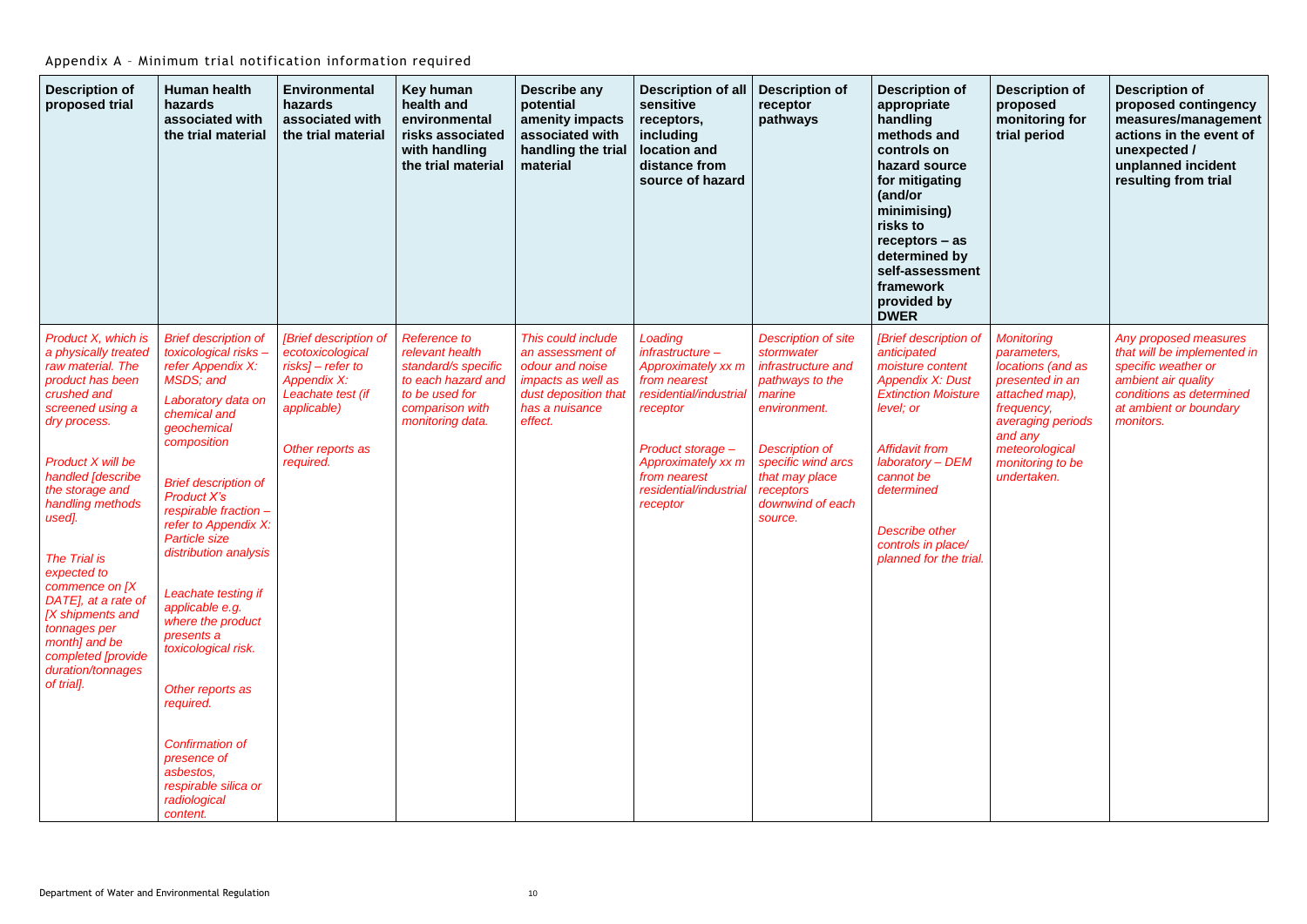#### <span id="page-13-0"></span>Appendix B – Products table

| <b>Material Type</b>      | <b>Material Description</b>                                                                                   | <b>Examples</b>                                  | Key human health hazards<br>(excluding PM10) | Key environmental hazards<br>(excluding the potential for<br>suspended materials) | <b>Example indicator for</b><br>monitoring during trial<br>(excluding PM <sub>10</sub> ) |
|---------------------------|---------------------------------------------------------------------------------------------------------------|--------------------------------------------------|----------------------------------------------|-----------------------------------------------------------------------------------|------------------------------------------------------------------------------------------|
| Unmodified raw            | The material is in the state that it was extracted                                                            | Sand                                             | Crystalline silica <sup>1</sup> ;            | N/A                                                                               | N/A                                                                                      |
| material                  | from the ground                                                                                               | Washed sand                                      | Radiological components <sup>2</sup>         |                                                                                   |                                                                                          |
|                           | Can include very simple or minimal steps that do<br>not increase the concentrations of hazardous              | Screened sand                                    |                                              |                                                                                   |                                                                                          |
|                           | substances within the material                                                                                | Clean fill <sup>3</sup>                          |                                              |                                                                                   |                                                                                          |
|                           | Washing or screening to separate the very small or                                                            | Crystalline silica sand                          |                                              |                                                                                   |                                                                                          |
|                           | very large fraction                                                                                           | Gravel (uncrushed)                               |                                              |                                                                                   |                                                                                          |
|                           |                                                                                                               | <b>Quarried Rock</b>                             |                                              |                                                                                   |                                                                                          |
| <b>Physically treated</b> | The material has been physically processed to                                                                 | Iron ore (haematite &                            | Crystalline silica;                          | N/A                                                                               | Ambient air quality                                                                      |
| raw material              | reduce the particle size or remove certain particle<br>size fractions.                                        | magnetite)                                       | <b>Fibres</b>                                |                                                                                   | monitoring:<br>Iron                                                                      |
|                           | Crushing; grinding; milling and physical<br>(electrostatic or magnetic separation; wet or dry)<br>separation. | Spodumene ore (no<br>chemical flotation - Run of | Crystalline silica;                          | N/A                                                                               | Ambient air quality<br>monitoring:                                                       |
|                           |                                                                                                               | Mine)                                            | Fibres;<br>Mica;                             |                                                                                   | Lithium                                                                                  |
|                           |                                                                                                               |                                                  | Radiological components                      |                                                                                   |                                                                                          |
|                           |                                                                                                               | <b>Bauxite</b>                                   | Crystalline silica;                          | N/A                                                                               | Ambient air quality and                                                                  |
|                           |                                                                                                               |                                                  | Mica;                                        |                                                                                   | stormwater monitoring:                                                                   |
|                           |                                                                                                               |                                                  | Radiological components                      |                                                                                   | Aluminium                                                                                |
|                           |                                                                                                               | Gypsum                                           | Crystalline silica;                          | N/A                                                                               | N/A                                                                                      |
|                           |                                                                                                               |                                                  | Radiological components                      |                                                                                   |                                                                                          |
|                           |                                                                                                               | Aggregate (eg. mixed;<br>crushed gravel)         | Crystalline silica                           | N/A                                                                               | N/A                                                                                      |
|                           |                                                                                                               | Caesium ores                                     | Radiological components                      | N/A                                                                               | Ambient air quality<br>monitoring:                                                       |
|                           |                                                                                                               |                                                  |                                              |                                                                                   | Caesium                                                                                  |
|                           |                                                                                                               | Quartz                                           | Crystalline silica                           | N/A                                                                               | N/A                                                                                      |
|                           |                                                                                                               | Coal                                             | Radiological components                      | Ecotoxicity (bioavailability/                                                     | Stormwater monitoring:                                                                   |
|                           |                                                                                                               |                                                  |                                              | bioaccumulation) <sup>4</sup>                                                     | Trace elements <sup>5</sup>                                                              |

Department of Water and Environmental Regulation 11 11 11 12 11 12 11 12 11 12 11 12 11 12 11 12 11 12 11 12 11

 $\overline{a}$ 

<sup>&</sup>lt;sup>1</sup> Silica can be an indicator of dust generation from the handling of sands, iron ore and spodumene etc. However, given the proximity of many ports' to sand beaches the determination of attribution may be difficult. The r particle size distribution and moisture content.

<sup>&</sup>lt;sup>2</sup> Radiological components are not anticipated in most unmodified raw materials but may be present in materials such as granite.

<sup>3</sup> As defined by th[e Landfill Waste Classification and Waste Definitions 1996](https://www.der.wa.gov.au/images/documents/our-work/consultation/Eclipse_Ammendments/Landfill-Waste-Classification-2018.pdf) *(as amended April 2018)*.

<sup>4</sup> Includes the bioavailability of metals within the product.

<sup>&</sup>lt;sup>5</sup> Trace elements may include, but not be limited to, selenium, mercury, lead, cadmium, nickel, tin and arsenic. Trace elements will need to be determined through leach testing.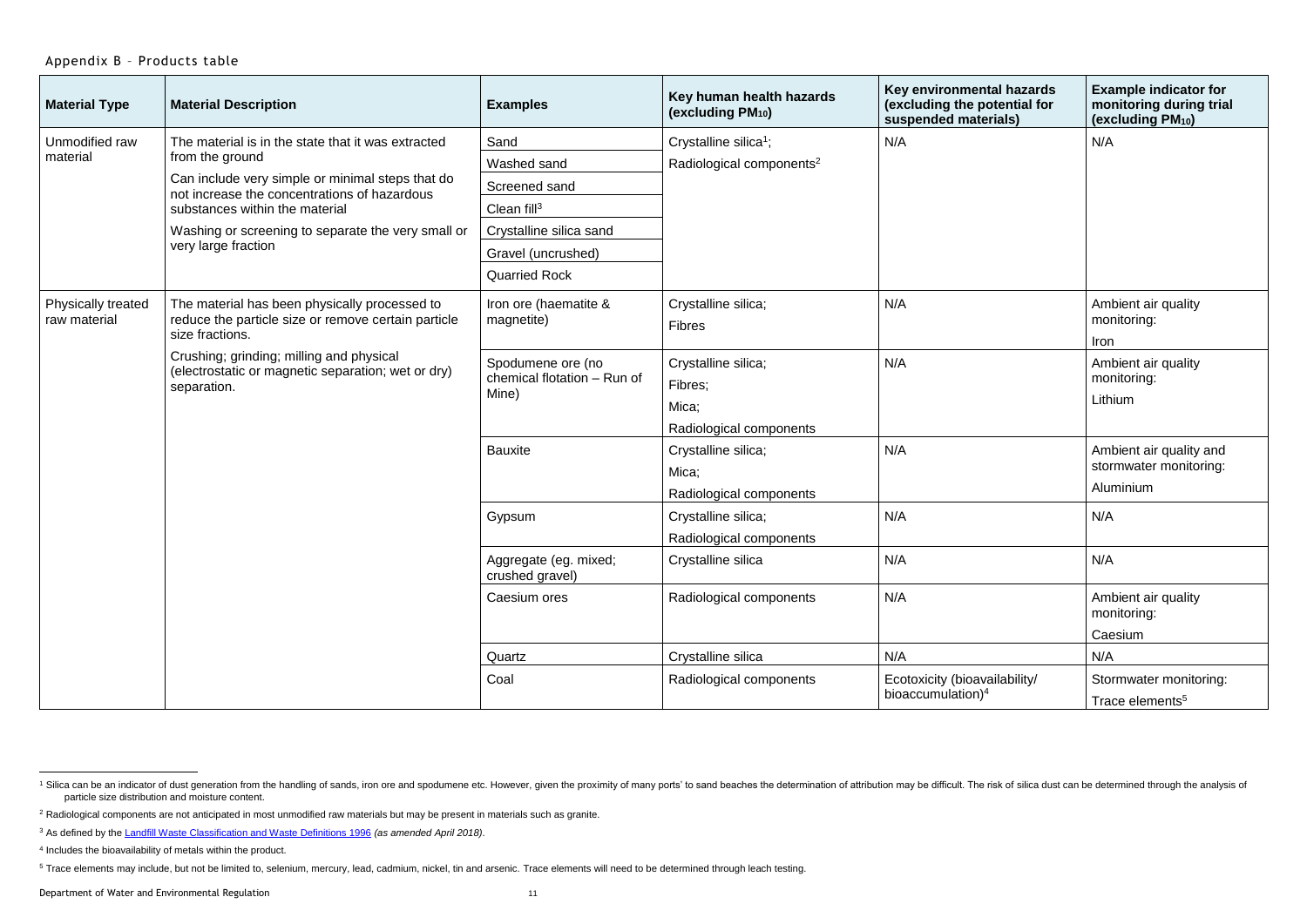| <b>Material Type</b> | <b>Material Description</b>                                 | <b>Examples</b>                                             | Key human health hazards<br>(excluding PM <sub>10</sub> ) | Key environmental hazards<br>(excluding the potential for<br>suspended materials) | <b>Example indicator for</b><br>monitoring during trial<br>(excluding PM <sub>10</sub> ) |
|----------------------|-------------------------------------------------------------|-------------------------------------------------------------|-----------------------------------------------------------|-----------------------------------------------------------------------------------|------------------------------------------------------------------------------------------|
|                      |                                                             | Mineral sands ore                                           | Crystalline silica;                                       | N/A                                                                               | N/A                                                                                      |
|                      |                                                             |                                                             | Radiological components                                   |                                                                                   |                                                                                          |
|                      |                                                             | <b>Titanium concentrates</b>                                | Crystalline silica;                                       | N/A                                                                               | N/A                                                                                      |
|                      |                                                             | (Ilmenite leucoxene and<br>rutile)                          | Radiological components                                   |                                                                                   |                                                                                          |
|                      |                                                             | Zircon                                                      | Crystalline silica;                                       | N/A                                                                               | N/A                                                                                      |
|                      |                                                             |                                                             | Radiological components                                   |                                                                                   |                                                                                          |
|                      |                                                             | Monazite (phosphate<br>mineral)                             | Crystalline silica;<br>Radiological components            | N/A                                                                               | N/A                                                                                      |
|                      |                                                             | Manganese Ore                                               | Lung, eye and skin irritant                               | Ecotoxicity                                                                       | Manganese                                                                                |
|                      |                                                             | <b>Chromite Ore</b>                                         | N/A                                                       | Ecotoxicity (bioavailability/<br>bioaccumulation);                                | Stormwater monitoring:<br>Chromium as Cr(III) and                                        |
|                      |                                                             |                                                             |                                                           | Groundwater contamination                                                         | Cr(VI)                                                                                   |
|                      |                                                             | Cracker dust (crushed<br>gravel)                            | Fibres;<br>Lung, eye and skin irritant                    | N/A                                                                               | N/A                                                                                      |
|                      |                                                             | <b>Granulated slag</b>                                      | N/A                                                       | N/A                                                                               | Ambient air quality<br>monitoring:                                                       |
|                      |                                                             |                                                             |                                                           |                                                                                   | Iron                                                                                     |
|                      |                                                             | Garnet                                                      | Crystalline silica                                        | N/A                                                                               | N/A                                                                                      |
|                      |                                                             | Talc                                                        | Crystalline silica                                        | N/A                                                                               | N/A                                                                                      |
|                      |                                                             | Salt                                                        | N/A                                                       | N/A                                                                               | N/A <sup>6</sup>                                                                         |
| Manufactured         | Has been manufactured to a specified standard for           | Fertilisers including urea,                                 | Odour;                                                    | Eutrophication;                                                                   | Stormwater monitoring:                                                                   |
| products             | use in a subsequent process, e.g. fertiliser<br>manufacture | phosphates, ammonium<br>sulfate, soda ash                   | Lung, eye and skin irritant;                              |                                                                                   | Ammonia;                                                                                 |
|                      | <b>MSDS</b> available                                       |                                                             | Human toxicity                                            |                                                                                   | Total Nitrogen;                                                                          |
|                      |                                                             |                                                             |                                                           |                                                                                   | Nitrates/nitrites;                                                                       |
|                      |                                                             |                                                             |                                                           |                                                                                   | <b>Total Phosphorous</b>                                                                 |
|                      |                                                             | Separated alkali or alkaline<br>earth metal salts including | N/A                                                       | Eutrophication (N and P salts<br>only)                                            | Stormwater monitoring for N<br>and P salts:                                              |
|                      |                                                             | (but not limited to) potash<br>and magnesium oxide          |                                                           |                                                                                   | Nitrates/nitrites;                                                                       |
|                      |                                                             |                                                             |                                                           |                                                                                   | Phosphates                                                                               |
|                      |                                                             | Soya bean meal                                              | N/A                                                       | N/A                                                                               | N/A                                                                                      |
| <b>Material Type</b> | <b>Material Description</b>                                 | <b>Examples</b>                                             | Key human health hazards<br>(excluding PM <sub>10</sub> ) | Key environmental hazards<br>(excluding the potential for<br>suspended materials) | <b>Example indicator for</b><br>monitoring during trial<br>(excluding PM <sub>10</sub> ) |
|                      |                                                             | Quick lime                                                  | Crystalline silica;                                       | N/A                                                                               | N/A                                                                                      |

 $6$  Salt may also be attributed to natural causes such as sea spray, which is seasonally dependent, limiting the value of speciation monitoring for salt.

 $\overline{a}$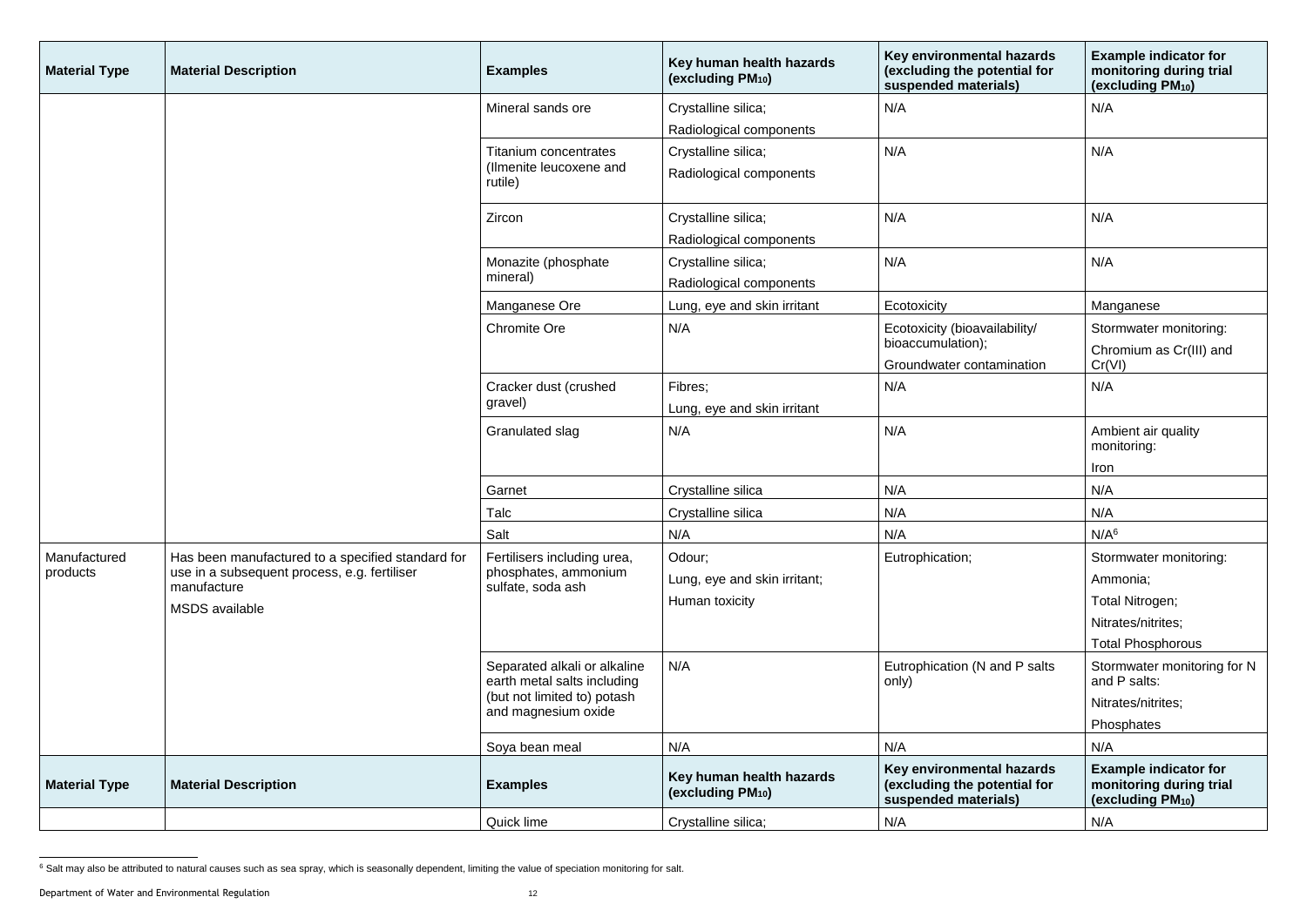|                                       |                                                                                                       |                                                                              | Lung, eye and skin irritant            |                                                                                 |                                                                             |
|---------------------------------------|-------------------------------------------------------------------------------------------------------|------------------------------------------------------------------------------|----------------------------------------|---------------------------------------------------------------------------------|-----------------------------------------------------------------------------|
|                                       |                                                                                                       | Cement clinker                                                               | Crystalline silica;                    | Crystalline silica;                                                             | N/A                                                                         |
|                                       |                                                                                                       |                                                                              | Lung, eye and skin irritant            | Lung, eye and skin irritant;                                                    |                                                                             |
| <b>Chemically treated</b><br>material | The composition of material that has been altered<br>through chemical treatment (flotation, leaching, | <b>Metal concentrates</b><br>(including copper, iron, lead,                  | Human toxicity;<br>Odour;              | Ecotoxicity (bioavailability/<br>bioaccumulation);                              | Ambient air quality and<br>stormwater monitoring:                           |
|                                       | cyanidation, reaction).<br>Involves the removal of unwanted components.                               | nickel and zinc)                                                             | Lung, eye and skin irritant            | Groundwater contamination                                                       | The predominant metal<br>within the concentrates                            |
|                                       | May include addition of reagents.                                                                     | Spodumene concentrate<br>(chemically treated)<br>including lithium carbonate | Crystalline silica                     | Ecotoxicity (bioavailability/<br>bioaccumulation)                               | Ambient air quality<br>monitoring:<br>Lithium                               |
|                                       |                                                                                                       | Mixed metal concentrates eg<br><b>HPM</b>                                    | Crystalline silica;<br>Human toxicity; | Ecotoxicity (bioavailability/<br>bioaccumulation);<br>Groundwater contamination | Ambient air quality and<br>stormwater monitoring:<br>The predominant metals |
|                                       |                                                                                                       |                                                                              | Odour;<br>Lung, eye and skin irritant  |                                                                                 | within the concentrates                                                     |
|                                       |                                                                                                       | Synthetic rutile                                                             | N/A                                    | N/A                                                                             | N/A                                                                         |
|                                       |                                                                                                       | Alumina                                                                      | Radiological components                | N/A                                                                             | Ambient air quality and<br>stormwater monitoring:                           |
|                                       |                                                                                                       |                                                                              |                                        |                                                                                 | Aluminium                                                                   |
|                                       |                                                                                                       | Alumina hydrate                                                              | Radiological components                | N/A                                                                             | Ambient air quality and<br>stormwater monitoring:                           |
|                                       |                                                                                                       |                                                                              |                                        |                                                                                 | Aluminium                                                                   |
|                                       |                                                                                                       | Petroleum coke                                                               | Odour;                                 | Ecotoxicity (bioavailability/                                                   | Stormwater monitoring:                                                      |
|                                       |                                                                                                       |                                                                              | Lung, eye and skin irritant            | bioaccumulation)                                                                | Trace elements <sup>7</sup>                                                 |
|                                       |                                                                                                       | Sulfur                                                                       | Lung, eye and skin irritant;           | Lung, eye and skin irritant;                                                    | N/A <sup>8</sup>                                                            |
|                                       |                                                                                                       |                                                                              | Odour                                  | Odour                                                                           |                                                                             |
|                                       |                                                                                                       | Magnesium Oxide                                                              | Lung, eye and skin irritant            | N/A                                                                             | N/A <sup>9</sup>                                                            |

 $\overline{a}$ 

<sup>&</sup>lt;sup>7</sup> Trace elements may include, but not be limited to, selenium, mercury, lead, cadmium, nickel, tin and arsenic. Trace elements will need to be determined through leach testing.

<sup>8</sup> Sulfur concentrations may also be attributed to natural causes such as sea spray, which is seasonally dependent, limiting the value of speciation monitoring for sulfur. In addition, the laboratory analysis of elemental s <sup>9</sup> Magnesium concentrations may also be attributed to natural causes such as sea spray, which is seasonally dependent, limiting the value of speciation monitoring for magnesium.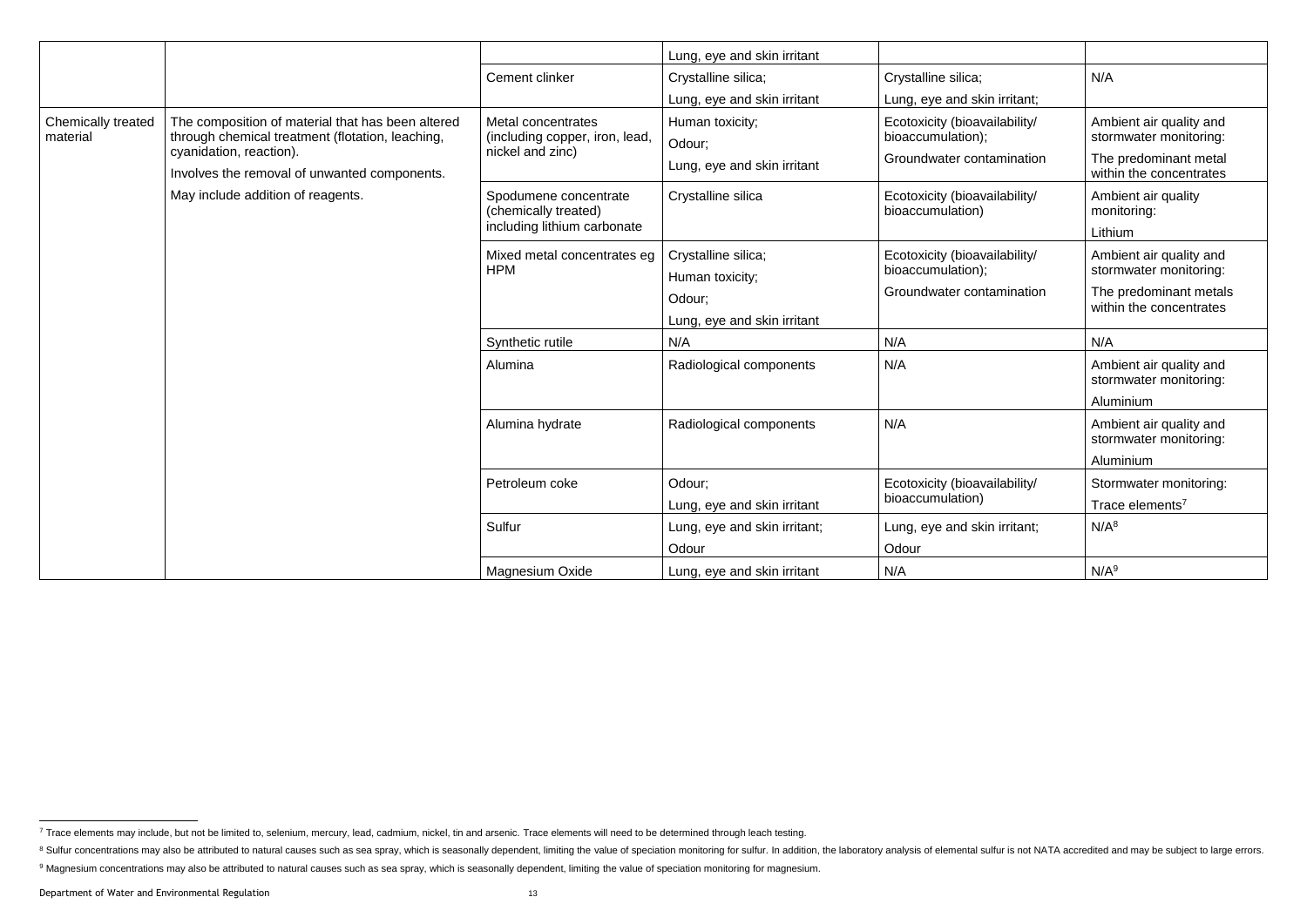| <b>Material Type</b>                   | <b>Material Description</b>                                                                                                                       | <b>Examples</b>            | Key human health hazards<br>(excluding PM <sub>10</sub> ) | Key environmental hazards<br>(excluding the potential for<br>suspended materials) | <b>Example indicator for</b><br>monitoring during trial<br>(excluding PM <sub>10</sub> ) |
|----------------------------------------|---------------------------------------------------------------------------------------------------------------------------------------------------|----------------------------|-----------------------------------------------------------|-----------------------------------------------------------------------------------|------------------------------------------------------------------------------------------|
|                                        |                                                                                                                                                   | <b>Magnesium Carbonate</b> | N/A                                                       | N/A                                                                               | As above                                                                                 |
|                                        |                                                                                                                                                   | Nut coke                   | N/A                                                       | N/A                                                                               | N/A                                                                                      |
| Wastes and<br>unmodified<br>byproducts | Not suitable for trial requiring formal licence<br>amendment process<br>Harmful or hazardous constituents are concentrated<br>in the waste stream | <b>Tailings</b>            | Lung, eye and skin irritant;                              | Ecotoxicity (bioavailability/<br>bioaccumulation);<br>Groundwater contamination;  | N/A                                                                                      |
|                                        |                                                                                                                                                   | Red mud                    | Human toxicity;<br>Radiological components<br>Odour       |                                                                                   |                                                                                          |
|                                        |                                                                                                                                                   | Iron oxide                 |                                                           |                                                                                   |                                                                                          |
|                                        |                                                                                                                                                   | Flyash                     |                                                           |                                                                                   |                                                                                          |
|                                        | There is little control over the composition of waste<br>products                                                                                 |                            |                                                           |                                                                                   |                                                                                          |

Note that:

- all non-prescribed products and grain have been excluded;
- all products not loaded or unloaded in 'bulk' (e.g. bagged or containerised products) have been excluded.